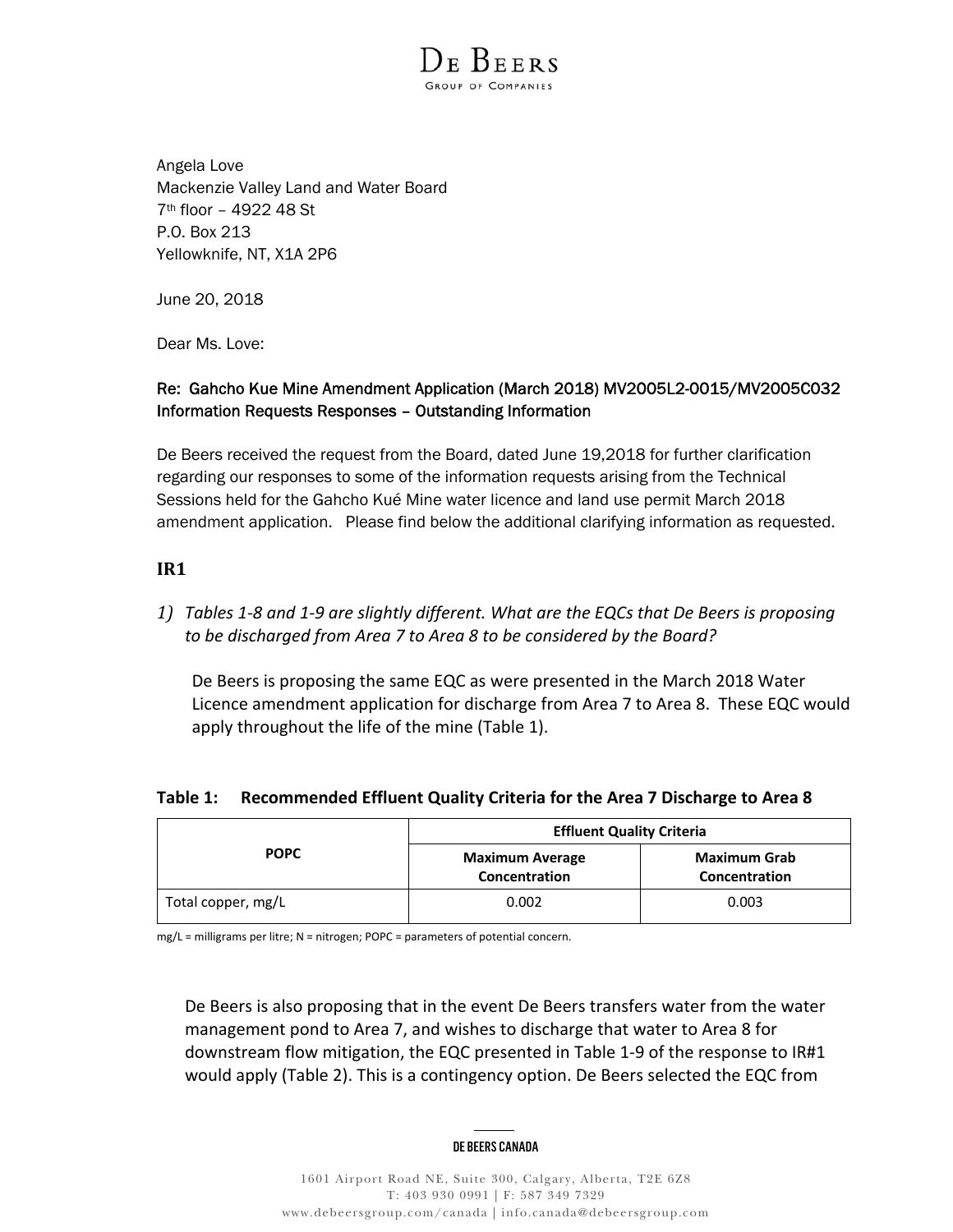

Table 1‐9, rather than those presented in Table 1‐8 because the EQC in Table 1‐9 are more conservative.

# **Table 2: Proposed Effluent Quality Criteria for the Discharge of Water from Area 7 to Area 8 with Water from the Water Management Pond Stored in Area 7 as a Contingency Measure**

| <b>Parameters of Potential Concern</b> | <b>Effluent Quality Criteria</b>     |                                   |
|----------------------------------------|--------------------------------------|-----------------------------------|
|                                        | <b>Maximum Average Concentration</b> | <b>Maximum Grab Concentration</b> |
| Chloride, mg/L                         | 100                                  | 200                               |
| Fluoride, mg/L                         | 1                                    | 2                                 |
| Nitrate, mg N/L                        | 4                                    | 8                                 |
| Total phosphorus, mg P/L               | 0.009                                | 0.018                             |
| Total aluminum, mg/L                   | 0.083                                | 0.17                              |
| Total cadmium, mg/L                    | 0.00004                              | 0.00008                           |
| Total chromium, mg/L                   | 0.001                                | 0.002                             |
| Total copper, mg/L                     | 0.002                                | 0.003                             |

mg/L = milligrams per litre; N = nitrogen; P = phosphorus.

*2) The EQCs in Tables 1‐8 and 1‐9 are equal to or below the site‐specific water quality objective, with the exception of nitrate. Please clarify.* 

The EQC in Tables 1‐8 and 1‐9 are equal to or below the site‐specific water quality objectives (SSWQO) with the exception of nitrate because the method used to calculate effluent quality criteria (EQC) for nitrate concentrations in the discharge from Area 7 to Area 8 was different than the methods described in Sections 3.1.1 to 3.1.3 of the EQC Report (De Beers 2018), included as Attachment 3 to the Water Licence amendment application. The EQC calculated based on the methods described in Sections 3.1.1 to 3.1.3 were not projected to be reasonably and consistently achievable for the Mine. Therefore, to calculate EQC for nitrate concentrations in the discharge from Area 7 to Area 8, a mass balance model of Area 8 was developed. Nitrate concentrations in Area 8 were modelled conservatively, which means that parameters do not undergo processes where settling, decay, formation, or uptake occur. The purpose of the mass balance model was to test different constant concentrations of nitrate in the discharge from Area 7 to Area 8 and compare the resulting whole‐lake average nitrate concentrations in Area 8 to the SSWQO. The constant nitrate concentration in the discharge from Area 7 to Area 8 that would maintain nitrate concentrations in Area 8 below the SSWQO was selected as the maximum average concentration EQC. The same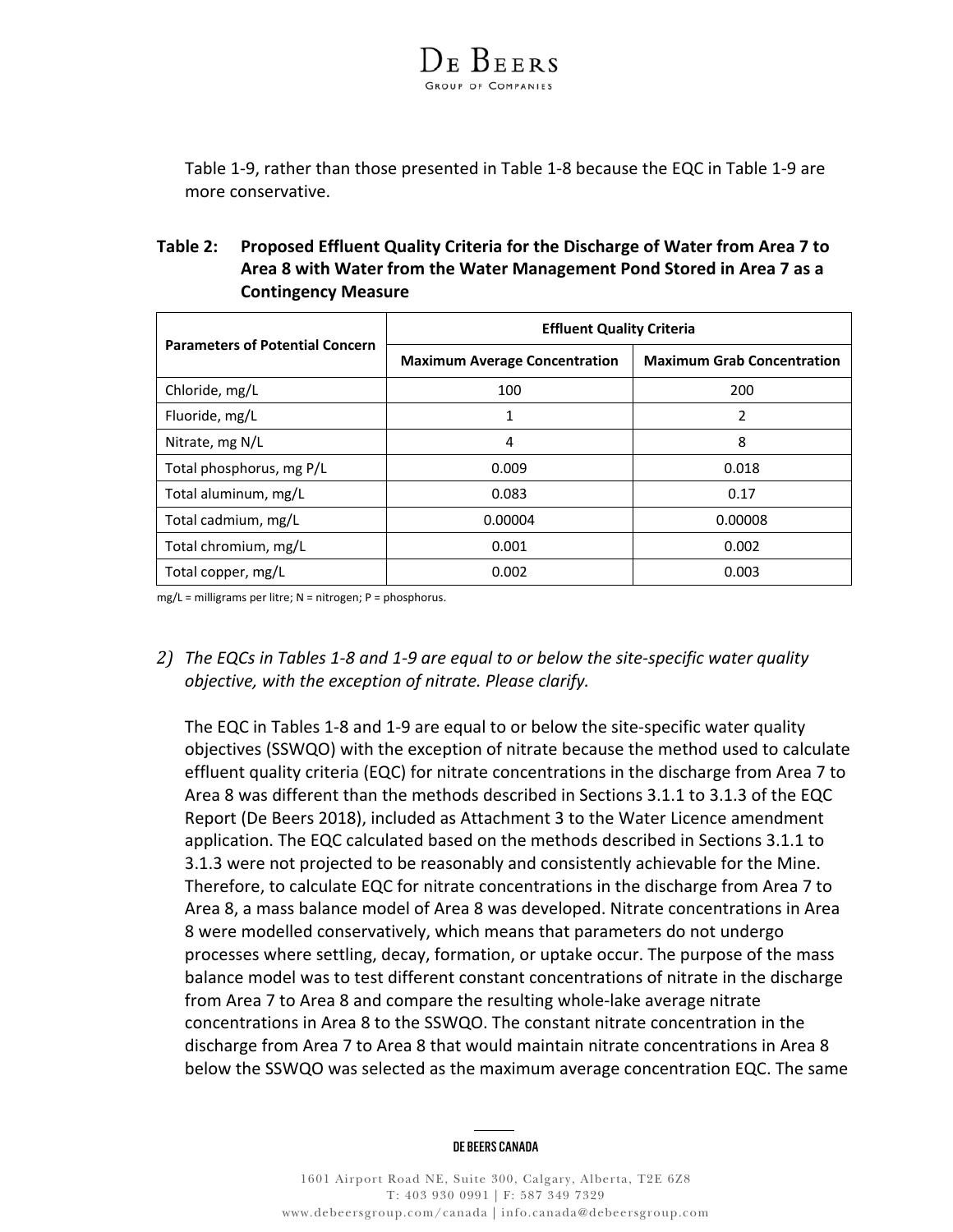methods were used to calculate nitrate EQC for the discharge of water from the water management pond to Lake N11.

DE BEERS

*3) Is De Beers proposing to have this new set of EQCs for all discharges from Area 7 to Area 8 under all circumstances? Or are these EQCs specific to the contingency option as described? In any case, is there a problem with having an EQC for all of the parameters for discharge of water from Area 7 to Area 8 instead of just copper (as originally proposed)?* 

Please see the response to point 1 for clarification of the EQC that De Beers is proposing for the discharge of water from Area 7 to Area 8 for downstream flow mitigation.

De Beers developed EQC using a valid method based on guidance from Alberta Environmental Protection (AEP 1995) and the United States Environmental Protection Agency (USEPA 1991). The method has been reviewed by EcoMetrix (De Beers 2014) and used to set water quality‐based EQC in Water Licence MV2011L2‐0004 for the Snap Lake Mine and W2012L2‐0001 for the Jay Project. De Beers stands by this method of generating EQC and does not wish to have additional EQC imposed on it by the MVLWB without justification. That being said, De Beers does anticipate that the water in Area 7 will meet the EQC for discharge described in Table 1-9 throughout the life of the mine.

- AEP (Alberta Environmental Protection). 1995. Water Quality Based Effluent Limits Procedures Manual. Edmonton, AB, Canada.
- De Beers. 2014. De Beers Canada Inc. Response to Technical Session Information Requests for the Environmental Assessment, Snap Lake Amendment Project EA1314‐02 and the Water Licence Amendment (MV2011L2‐0004). Prepared for the Mackenzie Valley Land and water Board and the Mackenzie Valley Review Board, Yellowknife, NWT, Canada.
- USEPA (United States Environmental Protection Agency). 1991. Technical Support Document for Water Quality‐Based Toxics Control. EPA 505‐2‐90‐001. Washington, DC, USA.
- *4) Are the values in Tables 1‐6 and 1‐7 based on 100% water transferred from the water management pond to Area 7 under the contingency option as described? Does this consider the worst‐case scenarios for water management pond water quality?*

Yes, the values in Tables 1‐6 and 1‐7 are based on 100% water transferred from the water management pond (WMP) to Area 7 under the under the contingency options as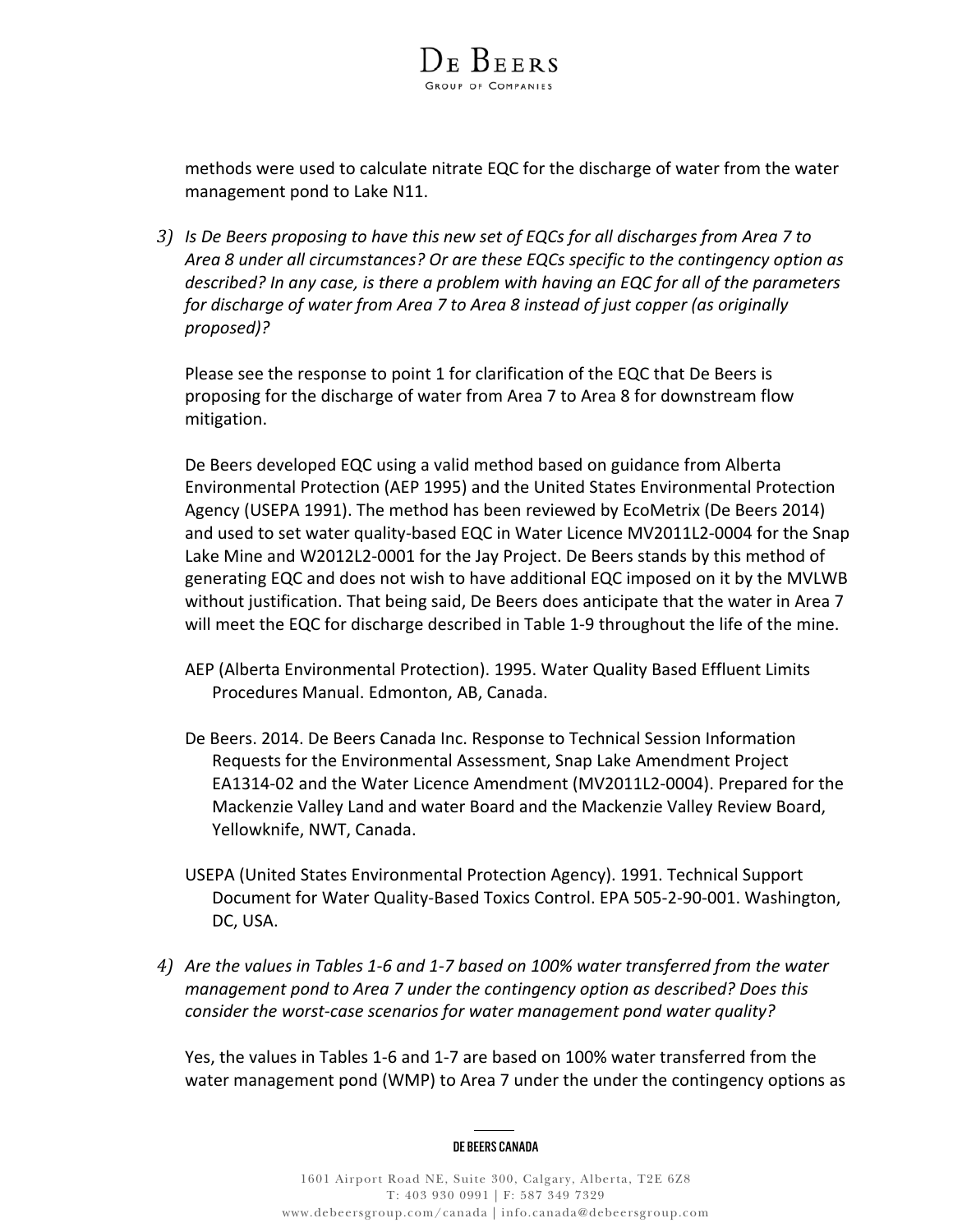

described. Scenarios A and B consider WMP water quality in 2019 and 2026 and 2022 and 2026, respectively. Scenarios A and B were selected based on potential constraints in WMP storage capacity in 2019, 2022, and 2026 where the option of storing water in Area 7 may be required. The scenarios were not selected based on water quality concentrations in the WMP. Parameter concentrations in the WMP are projected to increase during the life of the mine. Therefore, projected parameter concentrations in 2026 in the WMP are greater than parameter concentrations in 2019 and 2022.

*5) In the title of the figures 1‐1 to 1‐8, it references discharge from the water management pond; however, the graphs appear to illustrate water discharged from Area 7 to Area 8. Please clarify.* 

There is a typographical error in the titles of Figures 1‐1 to 1‐8. The figure titles should say 'comparison of calculated effluent quality criteria for parameter "x" to projected Area 7 discharge concentrations'.

6) *The dates on the x‐axis of figures 1‐1 to 108 references discharge dates that are a year different than in the narrative response. Please clarify.*

The transfer of water from the water management pond (WMP) to Area 7 and the discharge of water from Area 7 to Area 8 for downstream flow mitigation are not projected to occur during the same years. As described in the response to IR#1, in Scenario A, De Beers proposes as a contingency to transfer water from the WMP to Area 7 in July and August of 2019 and July of 2026. Also in Scenario A, De Beers proposes to discharge water from Area 7 to Area 8 for downstream flow mitigation in June, July, and August of 2020, 2022, 2025, and 2027. Figures 1‐1 to 1‐8 show projected Area 7 concentrations at times when De Beers proposes to discharge water from Area 7 to Area 8 for downstream flow mitigation.

## **IR 3**

*7) Was the accumulation of contaminants over time in Lake N11 accounted for in the graphs presented in figures 3‐1 to 3‐10?* 

Yes, the accumulation of contaminants over time in Lake N11 was accounted for in the graphs presented in Figures 3‐1 to 3‐10.

Thank you for your consideration of our responses and of our amendment application. Should you have any further questions, please do not hesitate to contact me at 867-688-9227 or sarah.mclean@debeersgroup.com.